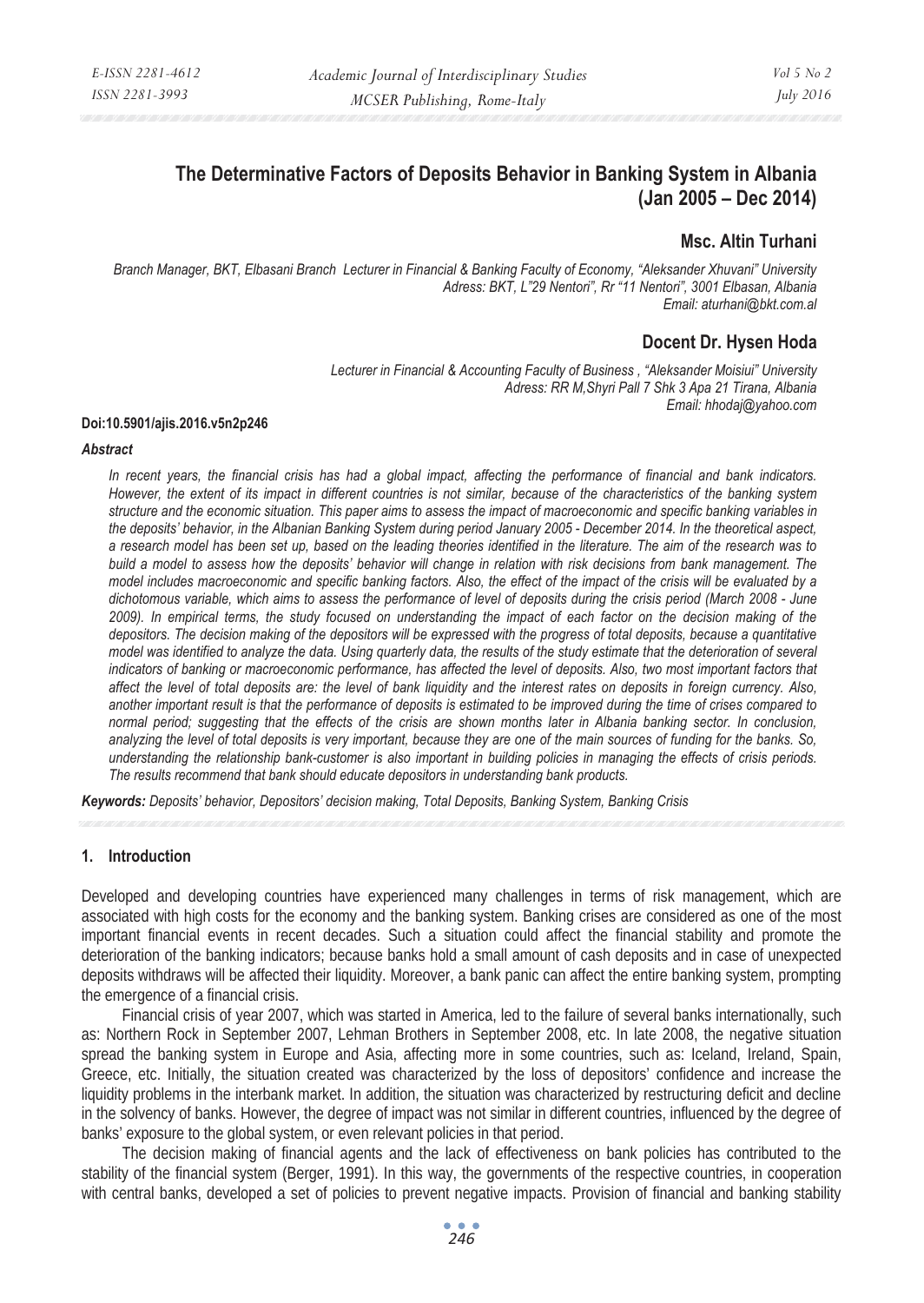| E-ISSN 2281-4612 | Academic Journal of Interdisciplinary Studies | Vol 5 No 2       |
|------------------|-----------------------------------------------|------------------|
| ISSN 2281-3993   | MCSER Publishing, Rome-Italy                  | <i>July 2016</i> |

has been a priority of the relevant authorities in creating policies. Measures taken were in order to improve the financial problems, resulting in increased liquidity for banks and providing information to influence the decision making of key agents.

The theoretical part of the paper is written based on two main purposes. Initially, studies of banking crises have proposed a number of hypotheses to explain the decision making of depositors and the failure of a bank. In this way, their summary will help to identify the key factors to understand the relationship bank-depositor. Secondly, this section will identify information related to the policies for financial regulation and supervision. Thus, identification of policies will help in assessing their effectiveness and suggestions for policy in the future.

In the case of a banking crisis due to the poor financial indicators (Kindleberger, 1978), then followed policies will be aimed at improving financial regulation and supervision of banking system. Otherwise, when the panic is caused by the decision making of depositors (Diamond and Dybvig, 1983), it is necessary to pursue policies that are more transparent and provide more detailed information. The totality of these policies will influence risk management in the banking system, as well as avoiding a potential panic situation.

Meanwhile, the empirical part of the paper focuses on understanding the impact of each factor on the deposits changes. The deposits' behavior will be identified with the changes of deposits' level, because the choice of a quantitative approach in analyzing variables. The study concluded that two of the important factors that affect the level of deposits are: the level of bank liquidity and the interest rate on deposits in foreign currency. Also, an important result is that the level of deposits in crisis time has been increased, compared with the level of deposits in normal times; suggesting that the effects of the crisis were delayed in the banking system in Albania.

In conclusion, the study of the deposits' level is important in the banking system, knowing that they constitute a important source of funding for the banks. Understanding the relationship bank-customer (depositor) is also important in building policies to manage the effects of crisis periods in banking system. However, financial crises will continue to occur in the future, influenced by the efficiency of the financial markets, which are in constant development, as well as the implementation of the relevant regulations.

### **2. Research Problem**

The banking system in Central European countries is characterized by foreign-owned bank. In this way, the crisis situation in developing countries, which has emerged in developed countries led to the decline of the financial stability of the banking system due to the effects imported from abroad. Such a situation is important, as it has affected a substantial part of the developing countries and the situation of such magnitude was submitted only in case of political system change. So, the study of the banking system will help in identifying the characteristics of their development.

A panic situation affects the decision making of depositors and their faith. These developments have contributed to the establishment of a debate in the literature on identifying the underlying causes of the financial crisis. However, the problem starts when a large number of depositors seek to withdraw their funds and the question of how many of them consisting change behavior based on the feedback of others.

One such question has influenced the development of the two main economic models, which are intended to explain the process of a banking crisis. One view emphasizes the importance of banking factors in creating a unstable situation. Deterioration of banking factors will affect the bank's financial results, increasing the liquidity risk; in this way the depositors will be aimed at attracting their funds before banks can fail (Allen and Gale, 200).

The other view considers that the financial panic is caused by beliefs of agents, self-fulfilling in their nature. In this way, if many depositors are trying to withdraw their funds in a short time, then the bank will face problems in its ability to pay off debts. Thus, a depositor will be in a dilemma whether to be in line to withdraw deposits because the others are doing the same thing. This means that a depositor can be found in panic if based on the behavior of others, regardless of their interest. One such case is presented in economic literature by Diamond and Dybvig (1983).

Literature search on key models will help assess questions or main purpose of this paper. The basic question raised is: who are the main factors affecting the performance of deposits' behavior over the years? Deposits' behavior is a variable that will be evaluated by the change level of deposits over the years. Increase or decrease in the level of deposits will reflect the position of depositors to the performance of financial indicators in the banking sector. Meanwhile, the main factors will be separated into macroeconomic factors and bank specific factors, to assess whether it is the mismanagement of the bank that affects the level of deposits or their performance is influenced by the economic situation facing the country in a given period of time.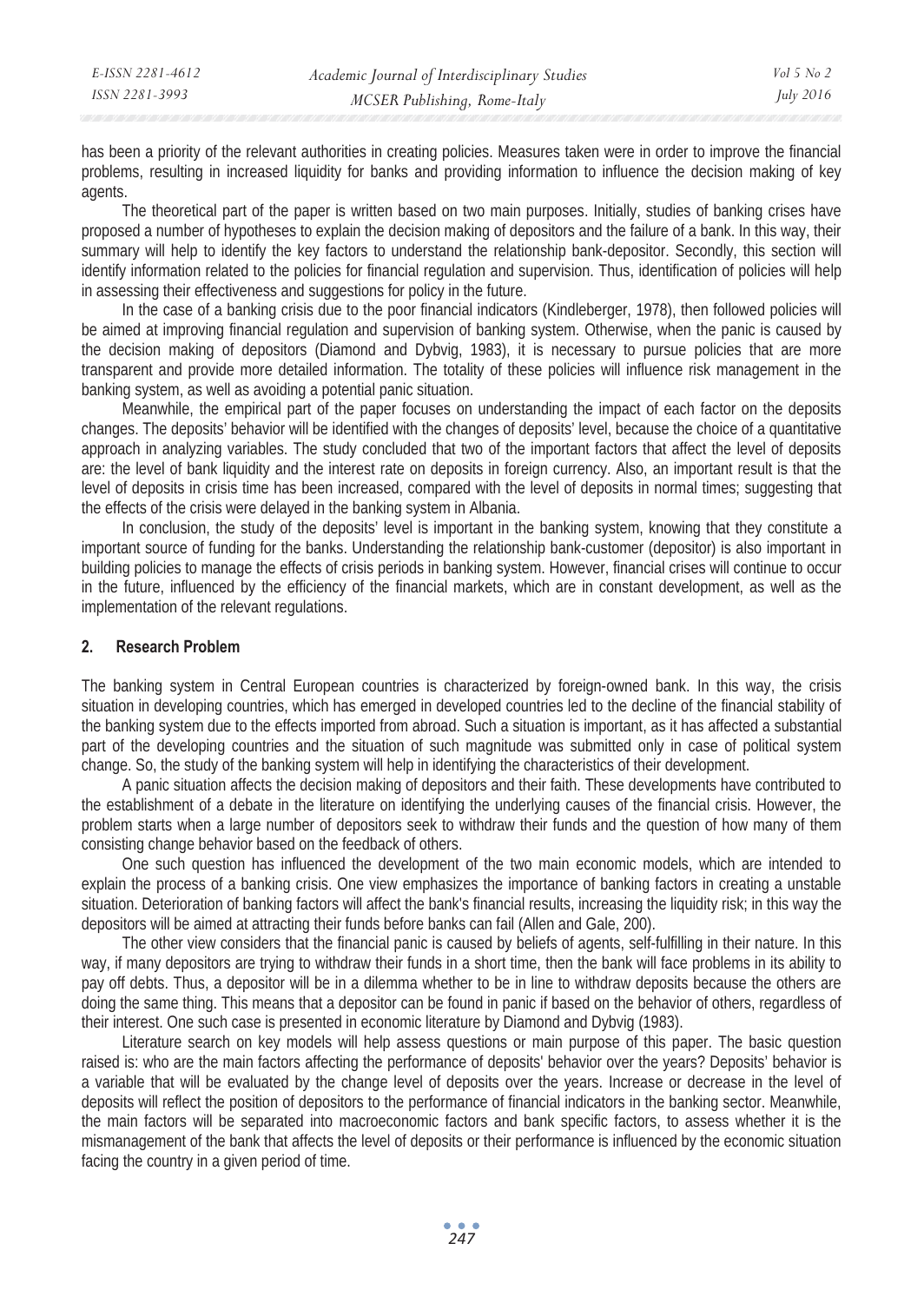#### **3. Review of the Literature**

Banks play an important role in the development of the financial market for a country. However, to function normally, they must be safe and be perceived like that. In this way, the importance of depositor-bank relationship, will also affect the stability of the banking system (Iyer and Puri, 2012; Martinez Peria and Schmukler, 2001; etc.).

Various studies in the literature to assess the importance of various factors to explain the problem of financial stability, such as: deposit insurance system (Iyer, Puri and Ryan, 2013; Demirguç-Kunt and Huizinga, 2004; etc.); life expectancy account in a bank (Iyer and Puri, 2012); negative information on the financial performance indicators (Aliber and Kindleberger, 2011; Allen and Gale, 2000); performance of macroeconomic factors (Lelvy - Yeyati et al., 2004; Oliveira et al., 2011; etc.); etc. As a consequently, the study of bank-depositor relationship takes a special importance, affecting the promotion or slowing the effects generated by a crisis situation (Kindleberger, 1978).

Information obtained from the market or certain signals in the market will affect the assessment of a bank in an earlier time (Flannery, 1998). Depositors may be able to react in a timely manner to ensure their resources. Such behavior can be viewed as a regulator of the financial system, which is influenced by the depositors, contributing to reduce the costs of banks' supervision, as well as the reduction of systemic risk that may involve this market.

In the literature are analyzed the main theories to explain a bank panic, based on the decision making of depositors. Identification of key factors influencing the emergence of a crisis situation takes a special importance, helping to identify appropriate policy (Demirguç-Kunt and Detragiache, 2011). In this way, as a result of global developments, crisis handling matters in the banking sector's stability in a country; but also in relation to the global financial establishing relations.

Theoretical literature on banking panic is divided into two directions. On the one hand are identified those studies that estimate that panic can occur as a domino effect (Friedman and Schwartz, 1963; Diamond and Dybvig, 1983) - if a bank involved in a panic situation, then other banks will be affected. In the second view, bank panic is considered as an event caused by the perception of depositors, created by incomplete information about the bank's financial indicators. Because they operate with incomplete information, they are unsure about future economic developments, aiming withdrawal of all deposits (Kindleberger, 1978).

#### **4. Methodology**

The study is divided into chapters, which deal with certain aspects related to the assessment of key factors influencing the performance level of deposits in the banking system in the period 2005-2014. In this paper, the analysis is focused on the level of total deposits. First, the analysis of the performance of banks in deposits will focus on their descriptive analysis. Such analysis will help in understanding the decision making of depositors; where the growth of bank deposits will be a reflection of its rating, while the decrease in deposits will be a reflection of the punishment risk management decisions.

Second, to assess the effect of each variable on the performance level of the deposit, will be built an econometric model. Identified data are based on time series, to evaluate the deposit series of indicators during the study. They are presented in the form of quarterly from year 2005 to 2014. Meanwhile, the choice of the model is based on the adaptation of the empirical results identified in the literature. Initially, the model will be tested statistically (through the statistical program SPSS 20.0) to assess whether the data obtained can be used to understand statistically the level of deposits.

In addition, the linear regression method will be used to assess the degree of impact and corresponding sign for each of the factors taken into study. Meanwhile, the effect of the impact of the crisis will be tested including a dichotomous variable in the model, which aims to assess the performance of deposits during the crisis compared with deposits in the period called as normal. The result will help in understanding the impact of financial crisis on the decision making of depositors in the banking system.

In this way, the model used in this study will focus on three independent variables: 1) bank-specific factors; 2) macroeconomic factors; and 3) controlling factors. The model of study is based on the suggestions of the papers: Barajas and Steiner (2000); Park and Peristiani (1998); Martinez-Peria and Schukler (2001).

So, study the performance model of the deposit will be such:

Y = f (macroeconomic factors, bank-specific factors, control variables).

$$
Y_{i,t} = \alpha_i + \beta X_{i,t} + \mu_{i,t}
$$

Where:

or

**i** - The number of banks throughout the study period **t** (2005-2014);

Y<sub>it</sub>-The level of deposits in the banking system during the period **t**;

܆ܑǡܜ - The performance of independent variables in period **t.**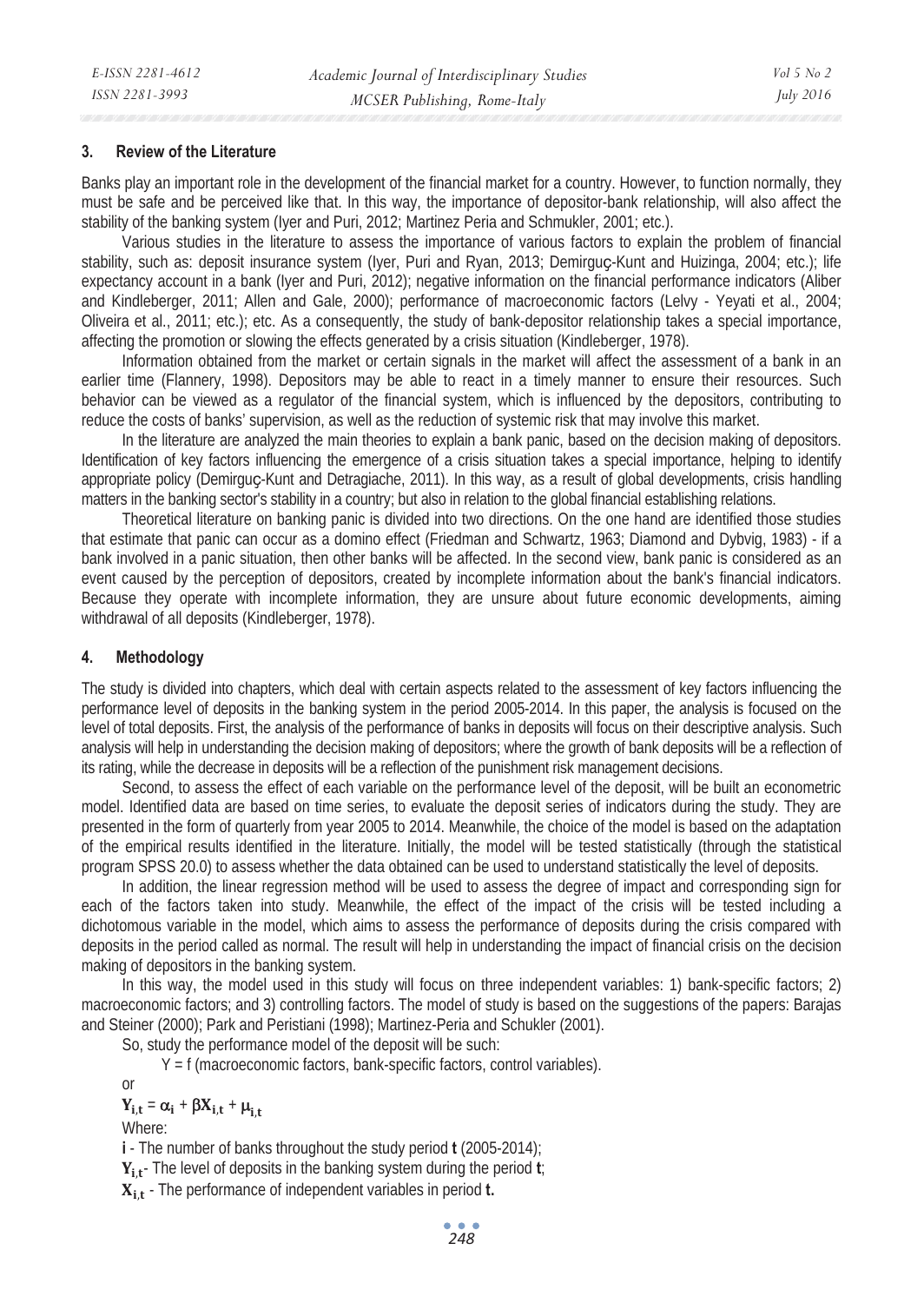The figure below present the key variables identified from the literature review:



### **Figure 1:** Model of the study

### *4.1 Presentation of the hypothesis*

This study is based on the establishment of several key assumptions which are expected to be confirmed by linear regression model. Meanwhile, the null hypothesis (H0) will be of the form: any of macroeconomic and bank specific variables identified will not affect the performance of deposits in different periods of time. While the alternative hypothesis (Ha) will be: at least one variable will affect the performance of the deposits in the period identified.

In this way, the main hypothesis of the study identified, in function of providing answers to the questions raised on the subject of study, are presented below:

| The first hypothesis    | H0: GDP growth has no impact on the level of deposits;<br>⋗                               |
|-------------------------|-------------------------------------------------------------------------------------------|
|                         | H1: GDP growth has an impact on the level of deposits;<br>⋗                               |
| The second hypothesis   | H0: the inflation rate has no effect on the level of deposits;<br>⋗                       |
|                         | H1: The rate of inflation has an impact on the level of deposits;<br>⋗                    |
| The third hypothesis    | H0: The unemployment rate has no effect on the level of deposits:<br>⋗                    |
|                         | H1: The unemployment rate has an impact on the level of deposits;<br>⋗                    |
| The fourth hypothesis   | H0: The interest rate has no effect on the level of deposits;<br>⋗                        |
|                         | H1: The interest rates has an impact on the level of deposits;<br>⋗                       |
| The fifth hypothesis    | H0: The level of remittances has no impact on the progress of the deposit;<br>⋗           |
|                         | H1: The level of remittances has an impact on the deposit;<br>⋗                           |
| The sixth hypothesis    | H0: money outside banks level has no impact on the level of deposits;<br>⋗                |
|                         | H1: The level of cash outside banks has an impact on the level of deposits;<br>⋗          |
| The seventh hypothesis  | H0: Exchange rate (EUR / ALL or USD / ALL) has no impact on the level of deposits;<br>➤   |
|                         | H1: Exchange rate (EUR / ALL or USD / ALL) has an impact on the level of deposits;<br>➤   |
| The eight hypothesis    | H0: liquidity level has no impact on the level of deposits;<br>➤                          |
|                         | H1: The level of liquidity has an impact on the level of deposits;<br>⋗                   |
| The nine hypothesis     | H0: The level of profitability (RoA and RoE) has no impact on the level of deposits;<br>⋗ |
|                         | H1: The level of profitability (RoA and RoE) has an impact on the level of deposits;<br>⋗ |
| The tenth hypothesis    | H0: The level of capitalization has no impact on the level of deposits;<br>⋗              |
|                         | H1: The level of capitalization has an impact on the level of deposits;<br>⋗              |
| The eleven hypothesis   | H0: The level of problem loans has no impact on the level of deposits;<br>⋗               |
|                         | H1: The level of problem loans has an impact on the level of deposits;<br>⋗               |
| The twelve hypothesis   | H0: The level of exposure to exchange rate has no effect on the level of deposits;<br>⋗   |
|                         | H1: The level of exposure to exchange rate has an impact on the level of deposits;<br>➤   |
| The thirteen hypothesis | H0: bank size has no effect on the level of deposits;<br>➤                                |
|                         | H1: bank size has an impact on the level of deposits;<br>➤                                |
| The fourteen hypothesis | H0: A period of macroeconomic crisis has no impact on the level of deposits;<br>⋗         |
|                         | H1: A period of macroeconomic crisis has an impact on the level of deposits.<br>⋗         |

**Table 1:** Presentation of the hypothesis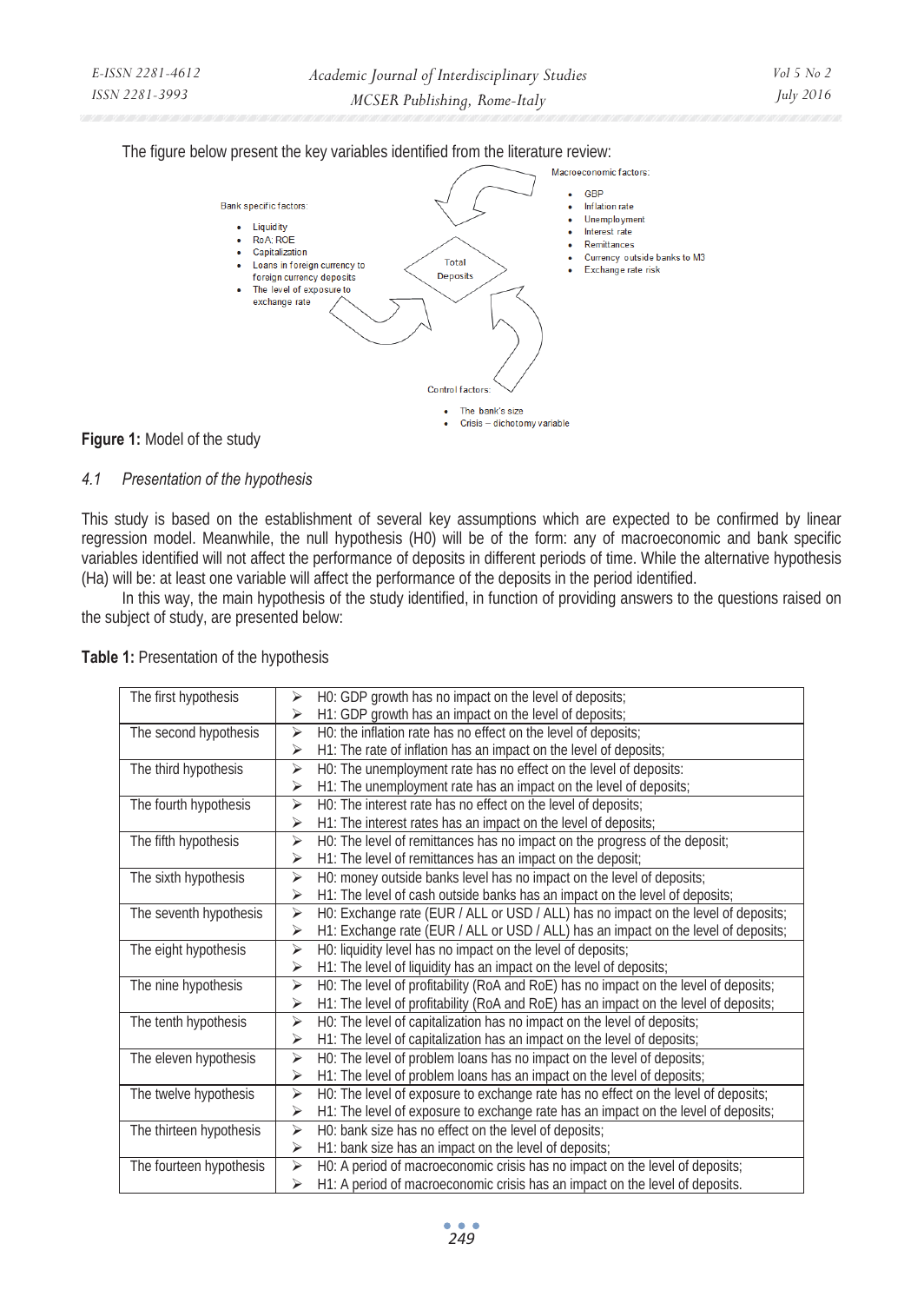### **5. Data Analysis**

In this part of the paper will assess the impact of relevant variables identified in the level of deposits, using SPSS 20.0 statistical program. Initially, it will be presented descriptive data for key variables, to have an idea about their performance in the period under review.

The following will discuss the stages of data preparation for statistical analysis, preparing them for testing by the relevant tests: the test of autocorrelation and multicollinearity. At the end of this section will appear relevant linear equation, as well as the final tables that identify which of the hypotheses are accepted.

#### *5.1 Descriptive Analysis*

Developments in global financial markets in 2008 have affected the stability of the banking system in many different countries. Such a situation led to the identification of a range of policies arising from past experience in the global crisis. Some of these policies are related to the rate of required reserves, capital adequacy ratio, deposit insurance up to a certain rate etc. Also, a valuable policy has been the licensing of foreign-owned banks by the relevant licensing authority. In this way, the entry of banks with experience is expected to increase financial stability in the country.

Banking developments were also felt in the Albanian banking system, prompting the need for appropriate measures. Thus, the Bank of Albania, as the central bank, called for implementation of a series of policies aimed at normalizing the situation. Policies related to control activities of each bank and short-term financing at lower costs and to avoid the problem of liquidity. Other policies related to changes in interest rates on borrowing for banks, or change the required reserve ratio.

Identified policies contributed to the financial management of the situation in the country, contributing to the maintenance of stability. Thus, some of the most important policies of Central Bank are:

- $\triangleright$  In 2005 prepares the law "On banks in the Republic of Albania";
- $\triangleright$  In 2007 it enabled the functioning of Credit Registry;
- $\triangleright$  In 2008 it held a series of seminars entitled "Central Bank in everyday life" in order to inform economic agents;
- $\triangleright$  In 2009 changed the deposit insurance scheme, up to 2.500.000 value for individuals;
- $\triangleright$  In 2010 the base interest rate reached 5.0% in value;
- $\triangleright$  In 2012, some procedures were reviewed with aim to adapt them to the standards of the Basel Committee; etc.

Meanwhile, an important issue related to the performance of banks deposits in the Albanian banking system. In this paper, the performance analysis of deposits by banks is based on analyzing the performance of the deposits volume by capital origin. The graphic below shows the trend of deposits by capital origin.



**Graph 1:** Performance of deposit growth level according to the origin of the capital of banks in the period 2005-2014. **Source:** Bank of Albania (2005-2014).

This graphic presents the general performance level of deposits in the banking system, helping to assess the change of the deposits level. Thus, it is noted that in the years 2009-2013 performance level of deposits in banks with Greek (20% decrease) and Italian (3.1% decrease) capital origin have decreased, evaluating the reduction of their trust as a result of financial developments in the countries of origin. However, performance is not entirely clear, as a result of asymmetric information in an emerging market.

Deposit concentration index was about 0.14 in year 2014 (Herfindahl index), being rated as a moderately concentrated market. Meanwhile, it is worth noting that the largest share of deposits in 2014 was held by BKT bank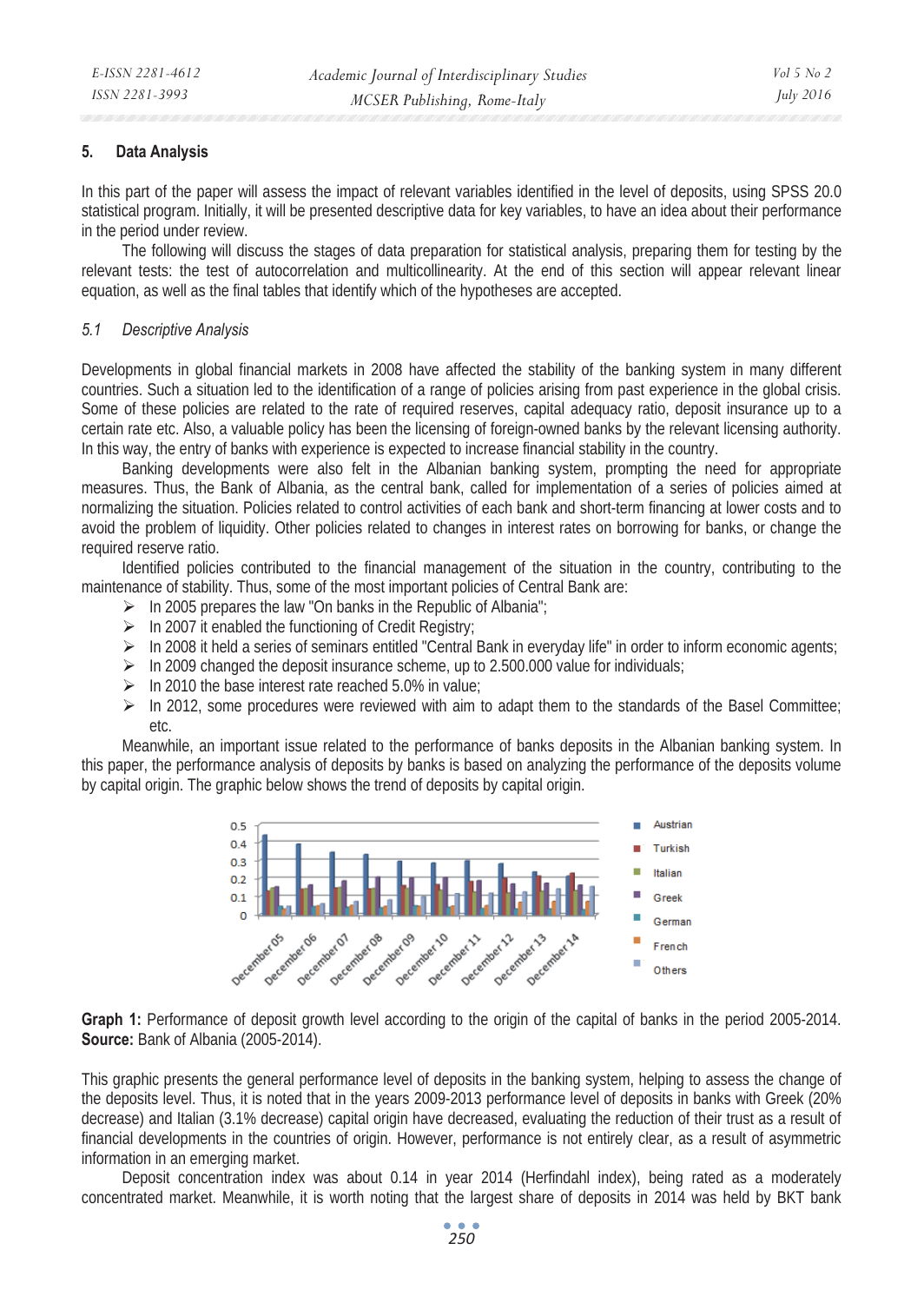| E-ISSN 2281-4612 | Academic Journal of Interdisciplinary Studies | Vol 5 No 2       |
|------------------|-----------------------------------------------|------------------|
| ISSN 2281-3993   | MCSER Publishing, Rome-Italy                  | <i>July</i> 2016 |
|                  |                                               |                  |

(23%), compared with Raiffeisen bank (22%). In 2009, the ownership structure of deposits was different, which was held about 30% by Raiffeisen bank and 16% for the BKT bank.

In this way, developments in global markets have affected the level of depositor confidence, and increased costs for banks (Kota and Saqe, 2013). In response to such changes, banks have undertaken a series of measures to manage the relevant risks, affecting the growth of information on banking products, adapting the suggestions of the Bank of Albania on liquidity, increasing surveillance in the process of granting loans etc.

An important index is the index of financial strength (IFF), which represents an average of the main risks (credit risk, liquidity risk, foreign exchange risk and equity risk) expressed in 100 units. After 2008 it is estimated that the value of the index is shown in steady decline, reaching the lowest point in 2012 to 87.27 value unit (Bank of Albania, 2013).



**Graph 2:** The performance of financial strength in the years 2005-2014. Source: Bank of Albania (2014).

Meanwhile, in the following table are presented statistics for the variables descriptive study. The data include all periods and all banks for the period under study.

**Table 2:** Descriptive statistics of the variables

|                                                           | Average       | <b>Minimum</b> | <b>Maximum</b> |
|-----------------------------------------------------------|---------------|----------------|----------------|
| 1. Total deposits                                         | $7.382E+11$   | $3.953E+11$    | $1.064E + 12$  |
| 2. Liquidity                                              | $3.275E + 11$ | $2.45E + 11$   | $4.132E + 11$  |
| 3. RoA                                                    | 0.7935        | $-0.14$        | 1.58           |
| 4. RoE                                                    | 11.0750       | $-2.00$        | 25.00          |
| 5. Capitalization                                         | 17.10         | 15.00          | 21.00          |
| 6. NPL rate                                               | 12.40         | 2.00           | 25.00          |
| 7. Currency outside banks to M3                           | 20.635        | 16.60          | 26.10          |
| 8. Loans in foreign currency to foreign currency deposits | 65.89         | 47.40          | 84.30          |
| 9. The size of banks                                      | $9.07E + 11$  | $4.55E + 11$   | $1.29E + 12$   |
| <b>10. GDP</b>                                            | 1.1173E+12    | $7.67E+11$     | $1.40E + 12$   |
| 11. Inflation                                             | 2.5925        | 1.10           | 4.40           |
| 12. Unemployment                                          | 14.15         | 12.62          | 18.10          |
| 13. Total ermittances                                     | $2.398E + 10$ | $2.381E+9$     | $3.213E+10$    |
| 14. Repo-Lek                                              | 0.338         | $-1.50$        | 1.50           |
| 15. Euribor-Euro                                          | $-0.075$      | $-1.8$         | 1.72           |
| 16. Libor - USD                                           | 0.354         | $-1.1$         | 2.65           |
| 17. Exchange rate eur/lek                                 | 132.5392      | 121.78         | 141.41         |
| 18. Exchange rate usd/lek                                 | 99.28         | 77.17          | 115.23         |

#### *5.2 The statistical analysis*

An important issue in analyzing the role of the bank is focused on changing the level of deposits as a decision making of depositors against a bank (bank's decisions, which are reflected in banking indicators). Various studies have identified different methodologies to verify whether the change in the level of deposits may reflect changes in the financial market. However, the choice of the appropriate method will be based on the relevant characteristics of the banking system and the possibility of obtaining the necessary information for a fair assessment.

Numerous studies have been conducted in developing countries, praising the role of financial stability in the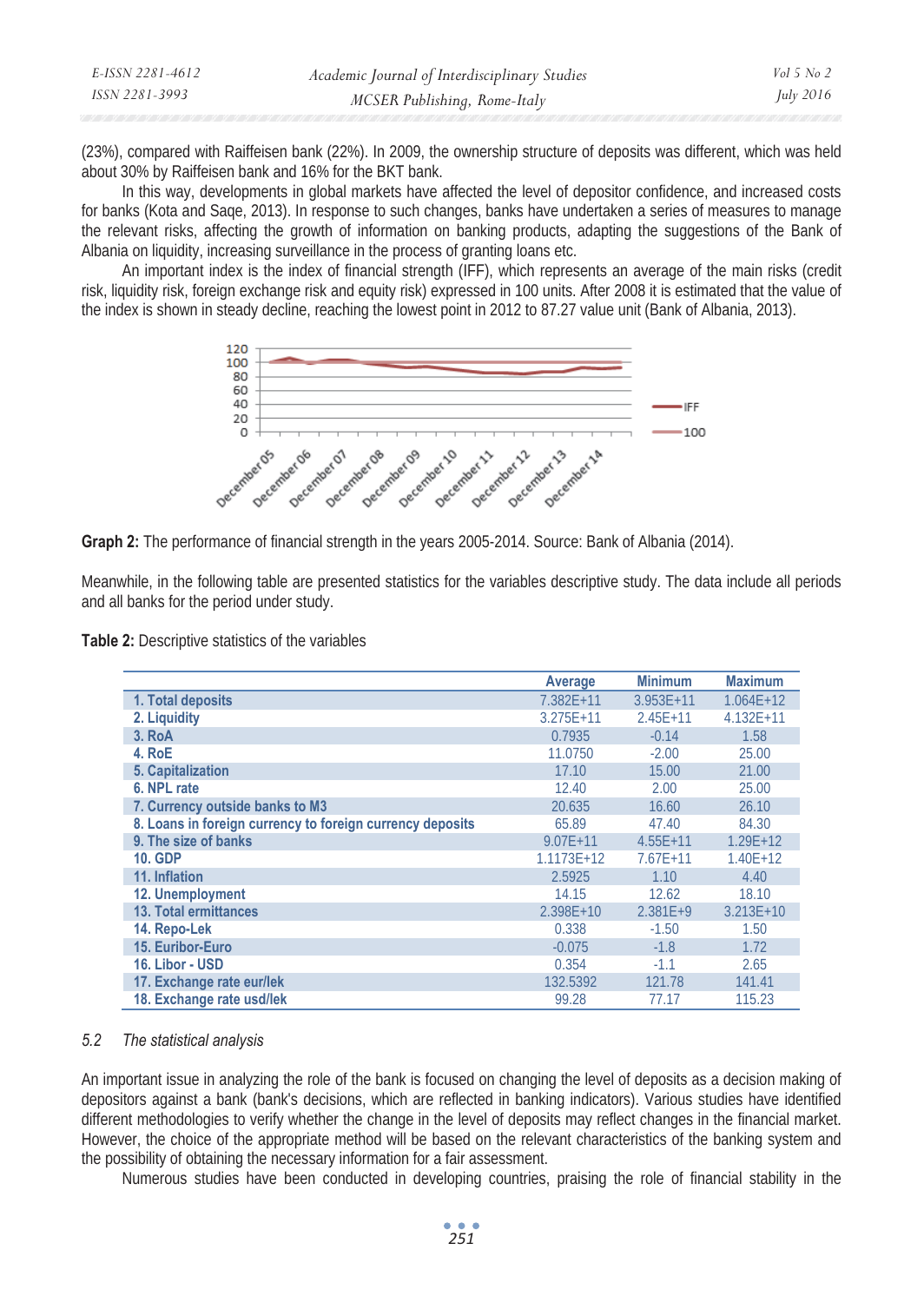| E-ISSN 2281-4612 | Academic Journal of Interdisciplinary Studies | Vol 5 No 2       |
|------------------|-----------------------------------------------|------------------|
| ISSN 2281-3993   | MCSER Publishing, Rome-Italy                  | <i>July</i> 2016 |

economic development of those countries (Demirgüç-Kunt and Huizinga, 2004; Martinez Peria and Schmukler, 2001; etc.). Many studies in European countries have used as a methodology based on quantity, for example, Maechler and Birchler (2001); Karas et al. (2005); etc.

Identified data are processed by the statistical program SPSS 20.0. Initially, the relevant tests have been developed for evaluation of variables and construction of the final model of linear equation. Relevant tests identified are: the test of autocorrelation and multicollinearity test.

Respective values of autocorrelation test estimate that it is not fully present and allows advancing in next phases of data analysis. Meanwhile, multicolinearity test serves to evaluate the linear relationship between the variables. Two tests are estimated to Pearson correlation test and Variance Inflation Factor (VIF). A suitable method is to perform a VIF test, to assess the results generated on the connection variables. If the index value is greater than 10, it is estimated that variable has a high colinearity, suggesting his departure from the model.

Initially the relevant test is performed for the 16th variables, resulting in a table on which there are several variables on the VIF value greater than 10. After removal of four variables (size of banks, performance of GDP, NPL and RoA) was concluded on 12 key variables, which than will be tested in linear regression model.

**Table 3:** Multicolinearity test results on independent variables.

| Model                                                 | <b>Collinearity Statistics</b> |       |
|-------------------------------------------------------|--------------------------------|-------|
|                                                       | Tolerance                      | VIF   |
| (Constant)                                            |                                |       |
| log_liquidity                                         | .492                           | 2.031 |
| RoE                                                   | .124                           | 8.062 |
| <b>Capitalization</b>                                 | .104                           | 9.639 |
| Currency outside banks to M3                          | .151                           | 6.602 |
| Loan in foreign currency to foreign currency deposits | .147                           | 6.790 |
| <b>Inflation</b>                                      | .321                           | 3.117 |
| Unemployment                                          | .211                           | 4.737 |
| Loq_Remittances                                       | .151                           | 6.613 |
| Repo_lekë                                             | .342                           | 2.920 |
| Euribor Euro                                          | .171                           | 5.849 |
| Libor usd                                             | .155                           | 6.454 |
| <b>Crisis</b>                                         | .411                           | 2.432 |

Thus, the final econometric model identified to evaluate the level of deposits is:

Deposits<sub>i,t</sub>= Const<sub>i,t</sub> +  $\beta_1$  Liq<sub>i,t</sub> +  $\beta_2$  Roa $E_{i,t}$  +  $\beta_3$  Cap<sub>i,t</sub> +  $\beta_4$  currency outside/M3 <sub>i,t</sub> +  $\beta_5$ LF/DF<sub>i,t</sub> +  $\beta_6$  INF<sub>i,t</sub> +  $\beta_7$ Unemployment<sub>i,t</sub> +  $\beta_8$  Remittances<sub>i,t</sub> +  $\beta_9$  Repo\_Leke<sub>i,t</sub> +  $\beta_{10}$ Euribor\_Euro<sub>i,t</sub> +  $\beta_{11}$  Libor\_Usd<sub>i,t</sub> +  $\beta_{12}$  Crisis<sub>i,t</sub> +  $\mu_{i,t}$  (1)

The following will appear statistical tables of results in total deposits. It is noted that the variables involved in the study may explain about 98.2% of deposits in the course of 2005-2014. Also, Anova test evaluates whether the model is statistically significant. Fisher's F value is 125.144, more than 2,047 critical F, estimating that the model is statistically significant. In this way it may be argued that the results obtained for 12 variables can give explanation to explain statistically significant variable in the total deposits.

**Table 4: ANOVA statistical test.** 

**Model Summaryb**

| Model | −<br>Square |                | $\overline{\phantom{0}}$<br>$\sqrt{2}$<br>Square<br>$10+$<br>aail<br>stea | Std<br>f the<br>Estimate<br>0t<br>rror | .<br>bin-Watsor<br>Jur |  |
|-------|-------------|----------------|---------------------------------------------------------------------------|----------------------------------------|------------------------|--|
|       | <b>QQ1a</b> | 002<br>. 7 O Z |                                                                           | 0.242<br>54ء،<br>UZ.                   | .867                   |  |

a. Predictors: (Constant), Crisis, Capitalization, log\_liquidity, Remittances, Inflation, Repo\_leke, Currency outside banks to M3, Unemployment, Euribor\_Euro, Libor\_usd, Loans in foreign currency to foreign currency deposits, RoE

b. Dependent Variable: log deposits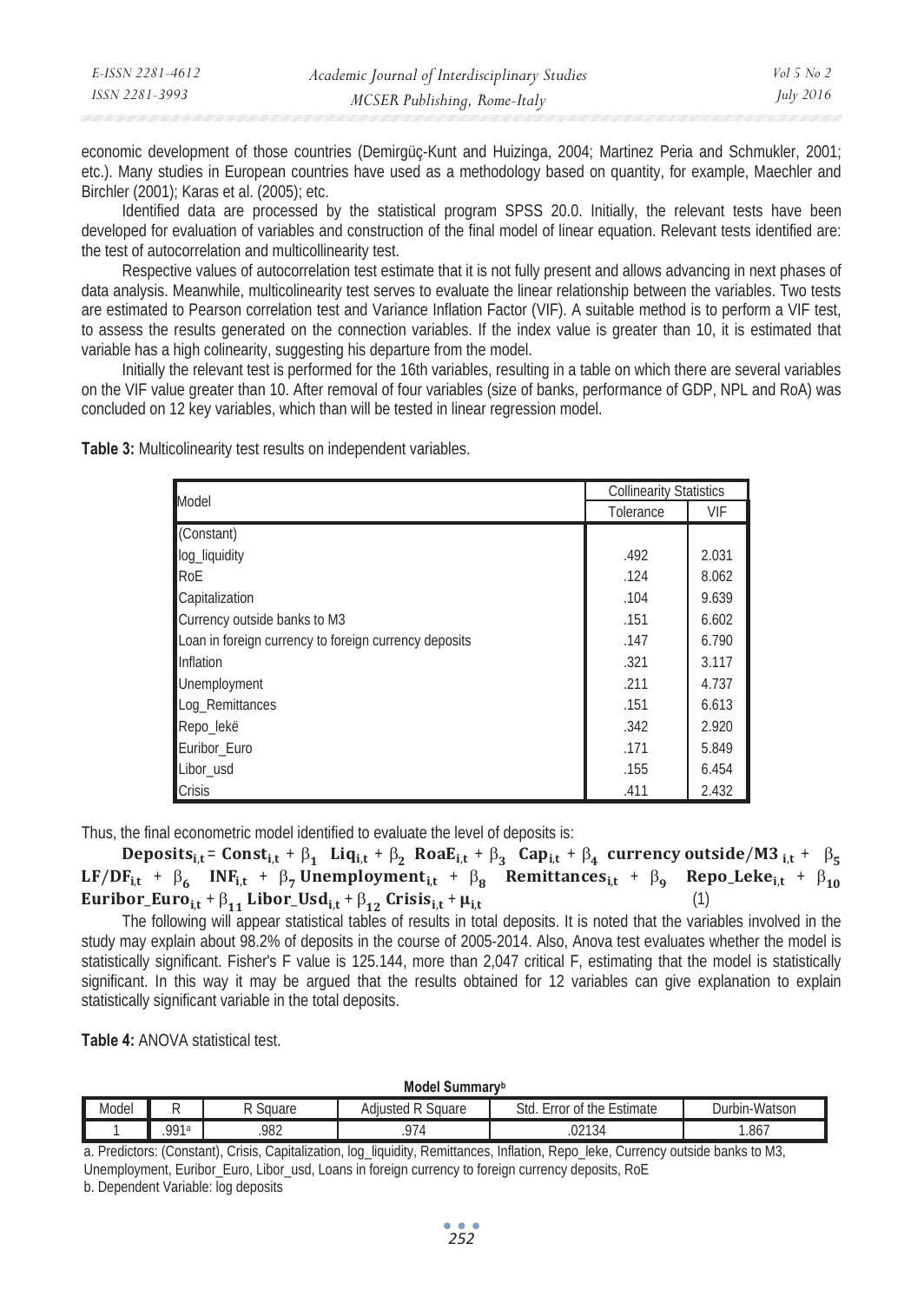#### **Anovaa**

| Model      | Sum of Squares | uı        | Mean Square |         | Sig.              |
|------------|----------------|-----------|-------------|---------|-------------------|
| Regression | .684           |           | .057        | 125.144 | .000 <sub>b</sub> |
| Residual   | .012           | ، ے       | 000.        |         |                   |
| Total      | .696           | 3d<br>ت ب |             |         |                   |

a. Dependent Variable: log deposits

b. Predictors: (Constant), Crisis, Capitalization, log\_liquidity, Remittances, Inflation, Repo\_leke, Currency outside banks to M3, Unemployment, Euribor\_Euro, Libor\_usd, Loans in foreign currency to foreign currency deposits, RoE.

So the final equation econometric explanation of the performance of total deposits level is:

 $Depozita_{i,t} = 11.315_{i,t} + 0.071_1$   $Liq_{i,t} + 0.001_2$   $RoAE_{i,t} - 0.028_3$   $Cap_{i,t} - 0.02_4$ Currency outside/M3<sub>it</sub> + 0.002<sub>5</sub> LF/DF<sub>it</sub> - 0.019<sub>6</sub> INF<sub>it</sub> + 0.021<sub>7</sub> Unemployment<sub>it</sub> - 0.016<sub>8</sub> Remittances<sub>it</sub> + 0.006<sub>9</sub> Repo\_Leke<sub>it</sub> - 0.017<sub>10</sub> Euribor\_Euro<sub>it</sub> - 0.012<sub>11</sub> Libor\_Usd<sub>it</sub> + 0.14<sub>12</sub>  $\text{Crisis}_{i}$  (2)

Meanwhile, in the following table are presented in summary which of the hypotheses raised in the case confirmed the level of total deposits.

**Table 5:** Summary of the study hypotheses for variable total deposits.

| <b>Hypothesis</b>                                                                   | Decision*             | Impact          |
|-------------------------------------------------------------------------------------|-----------------------|-----------------|
| 1. GDP growth has an impact on the level of deposits                                | Not accepted          |                 |
| 2. The inflation rate has an impact on the level of deposits                        | Accepted              | <b>Negative</b> |
| 3. The unemployment rate has an impact on the level of deposits                     | Accepted              | <b>Pozitive</b> |
| The interest rates has an impact on the level of deposits<br>4.                     | partially accepted ** | <b>Negative</b> |
| 5. Remittances have an impact on deposit                                            | Not accepted          |                 |
| The level of cash outside banks has an impact on the level of deposits<br>6.        | Accepted              | <b>Negative</b> |
| Exchange rate (EUR / ALL or USD / ALL) has an impact on the level of deposits<br>7. | Not accepeted         |                 |
| 8. The level of liquidity has an impact on the level of deposits                    | Accepted              | Pozitive        |
| 9. The level of profitability (RoA and RoE) has an impact on the level of deposits  | Not accepted          |                 |
| 10. The level of capitalization has an impact on the level of deposits              | Accepted              | <b>Negative</b> |
| 11. The level of loans with problem has an impact on the level of deposits          | Not accepted          |                 |
| 12. The level of exposure to exchange rate has an impact on the level of deposits   | Accepted              | Pozitive        |
| 13. The size of the bank has an impact on the level of deposits                     | Not accepted          |                 |
| 14. A period of macroeconomic crisis has an impact on the level of deposits         | Accepted              | Pozitive        |

\* Hypothesis is accepted if the value of p is less than 0.05, for each variable.

\*\* The difference is confirmed only for Euribor-Euro exchange

#### **6. Discussion of Results**

In this paper it was discussed on the econometric model in order to analyze the deposits' behavior in the banking system in the period 2005-2014. In this way, the model is built based on the treatment of changes in deposits over quantity approach. Under this treatment, increasing the risk undertaken by banks will encourage depositors to withdraw funds from the respective bank. In other words, the reaction of depositors to the worsening financial indicators or to macroeconomic changes will be seen in their behavior to withdraw deposits. Thus, a response form will be investing deposits in other financial instruments, as a result of lowering the rate of return on deposits.

However, the assessment of deposits' behavior in developing countries is difficult. Characteristics of banking market in these countries (such as lack of information, the difficulty of identifying them, the later time of their publication, not tighter rules etc.) can influence decision making of the depositors, so impacting the level of deposits. Decisions taken by the depositor does not fully reflect changes in the level of risk accepted by banks. Therefore, the meaning of some ambiguous results in the econometric model can be justified on the characteristics of the banking system in these countries (Vives, 2006).

Macroeconomic performance and specific factors have influenced the decision making of depositors in this period of study. It is noted that the macroeconomic factors were similar in all periods, promoting the idea that the effect of the crisis in our country is appeared in later periods, compared with the year when the crisis started. Such situation means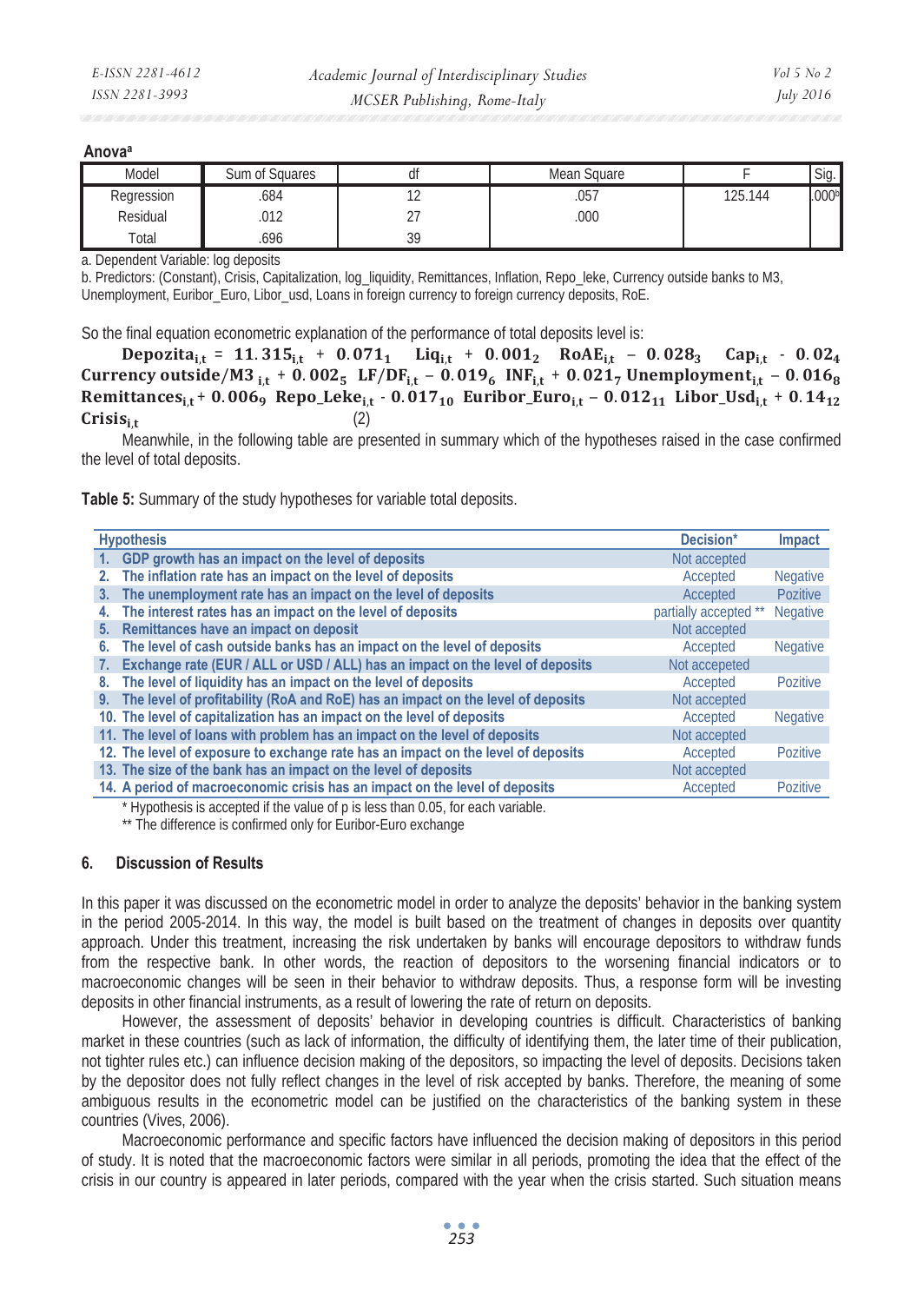| E-ISSN 2281-4612 | Academic Journal of Interdisciplinary Studies | $Vol_5$ No 2     |
|------------------|-----------------------------------------------|------------------|
| ISSN 2281-3993   | MCSER Publishing, Rome-Italy                  | <i>July 2016</i> |

the decision making of depositors has been driven more by bank specific factors to the selection. In other words, macroeconomic factors have affected the level of deposits in the country, while specific bank factors have affected their deposits level orientation.

Meanwhile, research variables can explain about 98.2% of the performance of the total deposits in Albania banking system. Meanwhile, variables: remittances, RoE, Repo rate and Libor- Lek interest rate, cannot explain the level of deposits because do not fulfill the condition of the linear regression model that P value should be less than 0.05. These variables are removed from the final econometric model to explain the performance level of total deposits (see the econometric model (2)). So, though they are considered acceptable in the study, to explain the change of deposits, using indirect influence on the behavior of other factors, they cannot be included in the final econometric model because of failure to meet statistical requirements.

An important factor was the level of liquidity in the banking system, which resulted in the high level of liquidity affecting the reliability of depositors in the banking system. Liquidity rate is seen as a guarantee of depositors to preserve their deposits from the banking system negative trends. Based on the results of the performance of liquid assets to total assets, it may be argued that the level of liquidity has increased during the crisis period and then continued dropping to adapt the country's economic performance.

Meanwhile, an ambiguous result was unemployment indicator variable. Respective signs were positive, considering the rise in unemployment (between rates of assessed during this period) had a positive impact on the growth of deposits. Such a result is contrary to the results identified in the literature. However, an explanation will be linked with the level of remittances in the country. Understanding the behavior of remittances, one can estimate that the respective families invest a portion of remittances in savings deposits; while the rest for consumption. Most of the remittances level goes outside the banking system, rather than in deposits (Bank of Albania, 2008). Econometric equation that explains the performance of total deposits is the equation (2).

### **7. Conclusions**

In this paper are discussed the main theories that explain the financial crises, focusing on the performance level of deposits. Research suggests that panic is not a random situation, and they cannot be fully predicted. In this way, it is important to assess the impact of different policies at different times. This can help to draw detailed results for managing different situations in the future.

History of banking crisis has affected in understanding the banks and the terms of the relevant problems. Thus, historical results may also provide relevant suggestions on the policies undertaken and their effectiveness. However, results generated cannot serve as the most suitable suggestions, because the financial market is constantly evolving, influenced by the performance of technological development. So, identified rules are not always available in different periods (Calomiris and Gorton, 1991).

Meanwhile, compliance policies commercial banks with the central bank have shown a relationship which has reduced the negative performance in periods of crisis. Thus, the Central Bank can play an important role in the withdrawal of surplus money from the market are deposited in commercial banks. Also, the level of deposit insurance can serve as an incentive depositors' behavior. However, for developing countries it has been proved empirically that all depositors will react in a crisis situation due to lack of complete information (Demirgüç-Kunt, Karacaovali, and Laeven, 2005; Flannery, 1998). So it can be said the Central Bank;s interventions are important in the performance of financial stability in a country.

So, based on the results identified on the performance level of deposits in the banking system during years 2005 - 2014, some conclusions are:

- The banking system is stable in this period, identifying the most of the banks are foreign-owned. The presence of foreign management has improved the development of the banking system, based on their experience.
- Quantitative indicators identified improving the level of deposits in the banking system. Individuals have a higher level of confidence in the banking system, by entrusting their savings. Also, improving the level of technology has affected their behavior toward banking system. Increased transparency of information or bank cover activities, increasing the coverage of banking services through bank branches or ATMs, etc., has affected the ability of banks to absorb significant amounts of money in circulation.
- Policies developed by commercial banks have affected their performance in the banking system. Thus, at the end of 2014 it is estimated that the largest share of deposits is held by the Banka Kombetare Tregtare (BKT);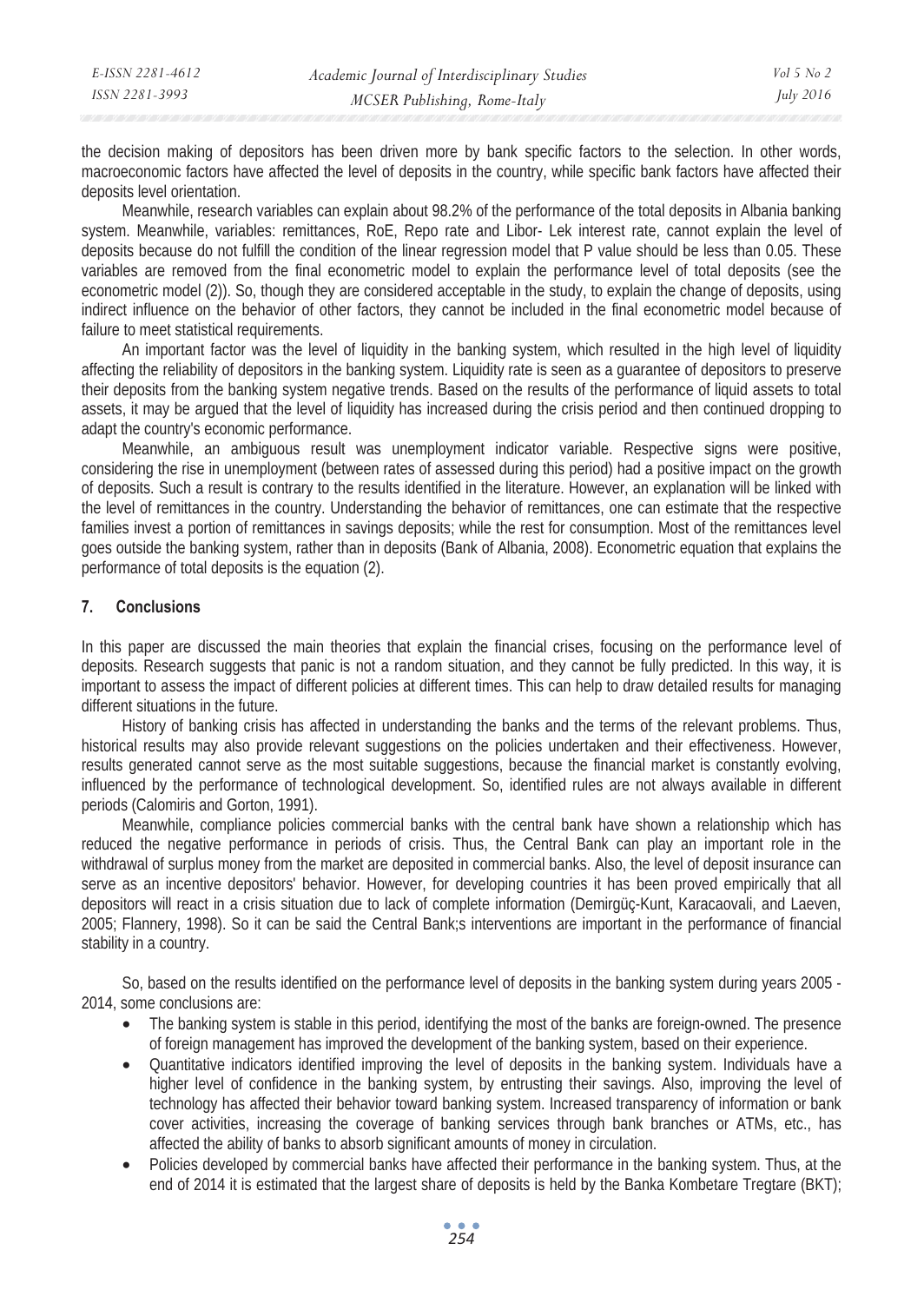a position that was held by Raiffeisen Bank since 2005

- Central Bank's role in ensuring financial stability has been important. It has contributed to controlling the behavior of commercial banks, as well as adapting to the directives of the international institutions in banking suggestions for specific indicators.
- An important aspect is that the level of deposits in the banking system has been steadily increasing, having small fluctuations mainly after 2009. Such behavior is considered a positive development of the financial sector. So, the results of the global crisis are expressed in subsequent periods than they really happened, allowing banks to manage the situation.

### **References**

Aliber, R.Z., and Kindleberger, C.P. (2011). *Manias, panics and crashes: A history of financial crises*. Sixth edition. New York: John Willey & Sons.

Allen, F. and Gale, D. (2000). *Financial contagion*. Journal of Political Economy, 108(1), 1--33.

Bank of Albania, Annual reports, years 2005 – 2014.

Barajas A., Steiner R. (2000), *Depositor behavior and market discipline in Colombia*, IMF Working Paper, No. WP/00/214.

Basel Committee on Banking Supervision (2013). *Basel III: The Liquidity Coverage Ratio and Liquidity Risk Monitoring Tools*. Bank for International Settlements*.*

Berger, Allen N. (1991). *Market Discipline in Banking*. Proceedings of a Conference on Bank Structure and Competition, Federal Reserve Bank of Chicago, 419–37.

Birchler, U. and Maechler A. (2001). *Do depositors discipline Swiss Banks?* Working paper no. 01.06.

Calomiris, Ch., and Gorton, G. (1991) *The Origins of Banking and Panics: Models, Facts, and Bank Regulation*. In Financial Markets and Financial Crises, edited by Robert G. Hubbard, pp. 109–174. Chicago: University of Chicago Press.

Demirgüç-Kunt, A., and Detragiache E., (2011). *Basel Core Principles and Bank soundness: Does Compliance matter?*. Journal of Financial Stability, 7, 179 – 190

Demirgüç-Kunt, A., and Huizinga, H. (2004). *Market Discipline and Deposit Insurance*. Journal of Monetary Economics, 51, 375-399.

Demirgüç-Kunt, A., Karacaovali, B. and Laeven, L. (2005). *Deposit insurance around the world: A comprehensive database*. Working Paper 3628, World Bank Policy Research.

Diamond, D., and Dybvig, P. (1983). *Bank Runs, Liquidity, and Deposit Insurance*. Journal of Political Economy 91 (June): 401–19.

Flannery, Mark J., (1998). *Using Market Information in Prudential Bank Supervision: A Review of the U.S. Empirical Evidence*. Journal of Money, Credit and Banking, Vol. 30; pp. 273-305.

Friedman, M., and Schwartz, A. 1963. *A Monetary History of the United States*, 1867–1960. Princeton, N.J.: Princeton University Press.

Iyer, R. and Puri, M. (2012). *Understanding bank runs: The importance of depositor bank re-lationships and networks*. American Economic Review 102, 1414-1445.

Iyer, R., Puri, M. and Ryan, N. (2013). Do Depositors Monitor Banks? NBER Working Paper 19050.

Karas, A., Pyle, W. and Schoors, K. (2005) *How do Russian depositors discipline their banks?* Bank of Finland Institute for Economies in Transition, Seminar 1.04.2005,

Kindleberger, C. P., 1978. *Manias, Panics, and Crashes: A History of Financial Crises.* New York: John Wiley and Sons. 2005 edition by C.P. Kindleberger and R.Z. Aliber, New York: Palgrave MacMillan.

Kota, V. dhe Saqe, A. (2013). *Një indeks i rrezikut sistemik financiar për Shqipërinë*. Banka e Shqipërisë, No. 03 (62) 2013.

Levy-Yeyati E., Peria M.S.M. and Schmukler S. L. (2004). *Market discipline under systemic risk: Evidence from bank runs in emerging economies*. The World Bank Group, Working Paper No. 3440, October.

Martinez-Peria M.S.M., and Schmukler S.L. (2001). *Do depositors punish banks for bad behavior?* Market discipline, Deposit insurance, and banking crisis, "The Journal of Finance", Vol. 56, p. 1029-1051.

Oliveira R.F., Schiozer R.F. and Barros L.A.B. (2011). *Financial crisis and cross-border too big to fail perception*, Midwest Finance Association 2012 Annual Meetings Paper.

Park S., and Peristiani S. (1998). *Market discipline by thrift depositors*. Journal of Money, Credit, and Banking, Vol. 30, Is. 3, p. 347-364.

Vives, X. (2006) *Banking and Regulation in Emerging Markets: The Role of External Discipline*. The World Bank Research Observer, 21, 2, 179-206.